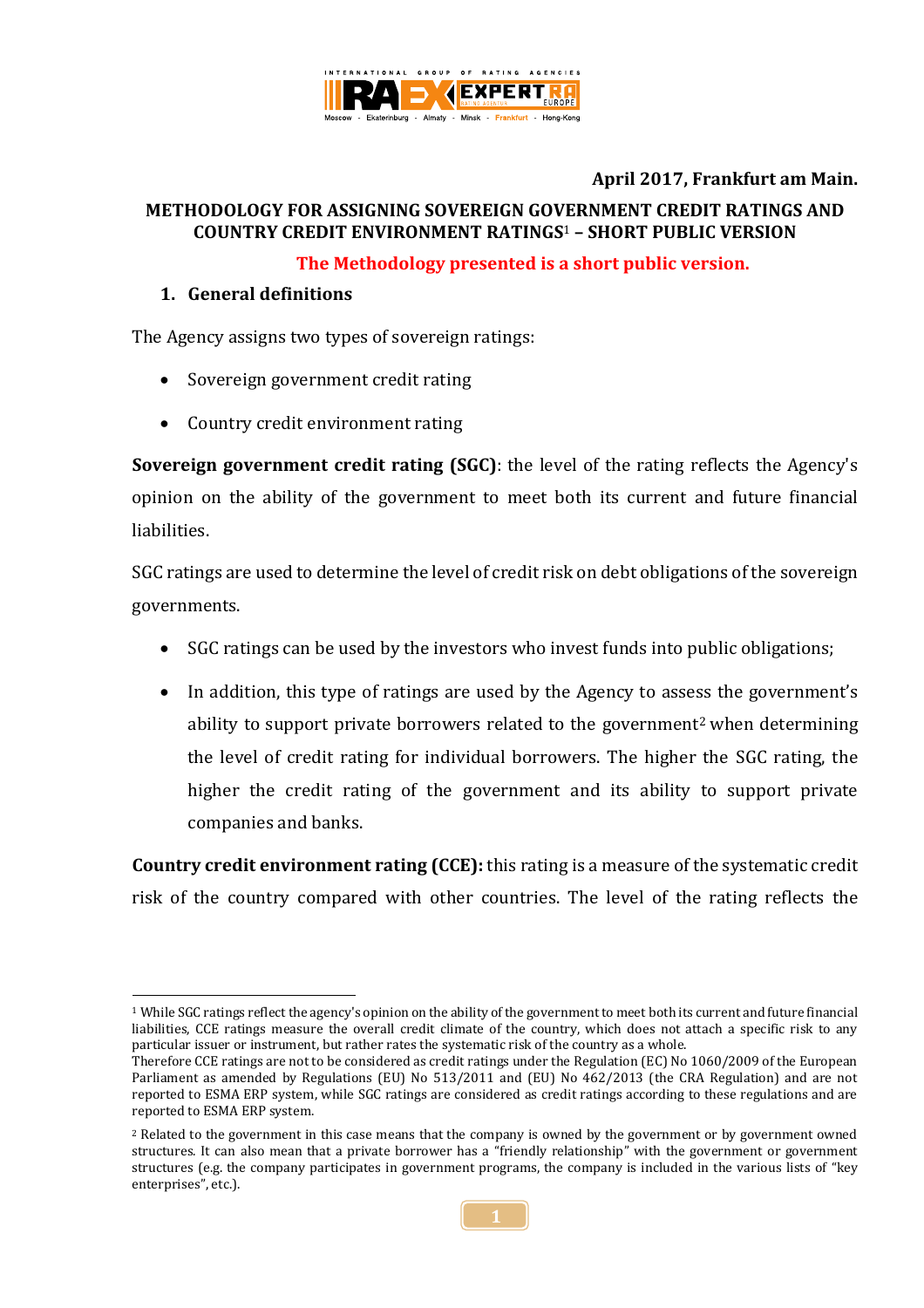

Agency's opinion about the risk level of repayment on investments in public and private debt in the country.

Based on the country credit environment ratings, the Agency determines the extent to which investors may expect a default on the debt issued by companies from the rated country. This may happen due to a low level of creditworthiness and institutional difficulties such as underdeveloped financial markets, social instability, low level of compliance with the law and insufficient protection of investors' rights.

- Country credit environment ratings are used to rank the countries according to the level of return on investment in public and private debt securities in this country. The higher the rating of credit climate - the lower the level of systemic credit risk of the country compared to other countries;
- Country credit environment ratings are used when assigning credit ratings to borrowers and assessing reliability of their issued securities as one of the factors which affects the final rating score according to the international rating scale.

When assigning country credit environment ratings, the following indicators are taken into account:

- Macroeconomic indicators reflecting the creditworthiness of business entities in the country;
- Indicators reflecting the level of creditworthiness of the sovereign government.

*Country credit environment ratings reflect two factors. On the one hand, the government (in broad sense3) is one of the major macroeconomic agents in the country. Therefore, credit risks of its obligations should be assessed in order to get the overall picture of the reliability of investing in debt instruments inside the country. On the other hand, the government can affect the creditworthiness of businesses in the country, imposing regulatory restrictions on their operations and cash flows. This risk is also taken into account.*

Indicators which reflect the level of institutional development of the country.

<sup>1</sup> <sup>3</sup> Including federal level, regional and local authorities, its subdivisions and the Central Bank of the country.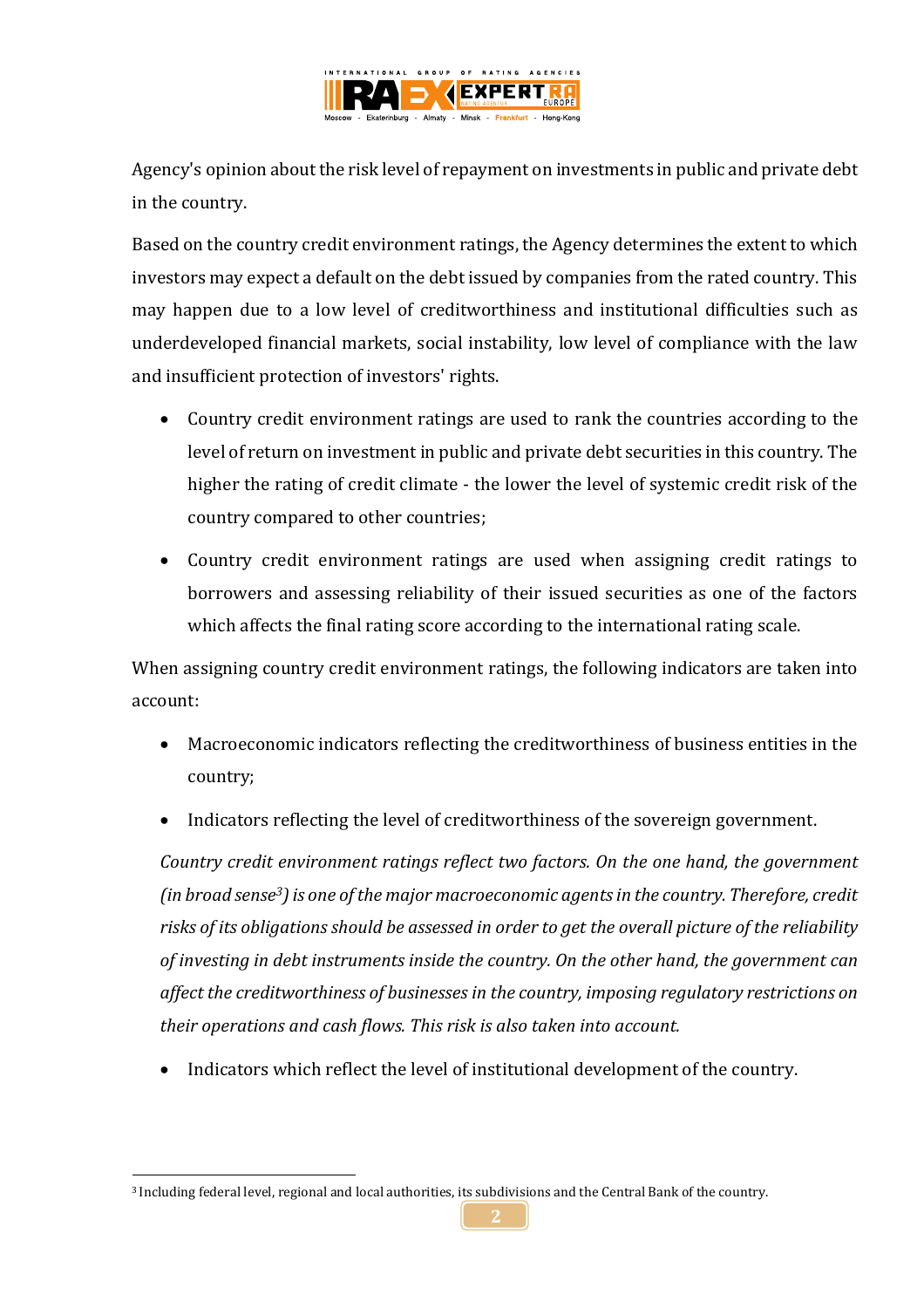

*These figures reflect the operational, political, regulatory and reputational risks faced by investors who decide to invest in debt securities issued by the private sector or by the government of the country.*

Both types of country ratings are assigned in national and foreign currency.

**Ratings in national currency** define the capability to meet liabilities denominated in national currency.

**Ratings in foreign currency** define the capability to meet liabilities NOT denominated in the national currency. Ratings in foreign currency, in contrast to the ratings in national currency, include an assessment of the currency risks related to changes of foreign economic operations resulting from fluctuations in the exchange rate and restrictions on foreign exchange transactions, as well as the depreciation of foreign currency assets of the government and economic agents of the country.

#### **2. Sources of information**

2.1 In case of SGC and CCE ratings the Agency uses only publicly available sources of information. The following sources of information are used for assigning a rating score:

- International Monetary Fund (World Economic Outlook Database);
- International Monetary Fund (Country Report (Article Consultation));
- International Monetary Fund (Annual Report);
- World Bank Statistics Database (Economy & Growth, External Debt, Financial Sector, Private Sector);
- World Bank (Global Financial Development Database);
- World Bank (Public Sector Debt Database);
- World Bank International Finance Corporation (Annual Doing Business Report);
- World Federation of Exchanges (Statistics Database);
- World Economic Forum (Annual Global Competitiveness Report);
- Transparency International (Annual Corruption Perceptions Index Brochure);
- Edelman Trust Barometer (Annual Global Study);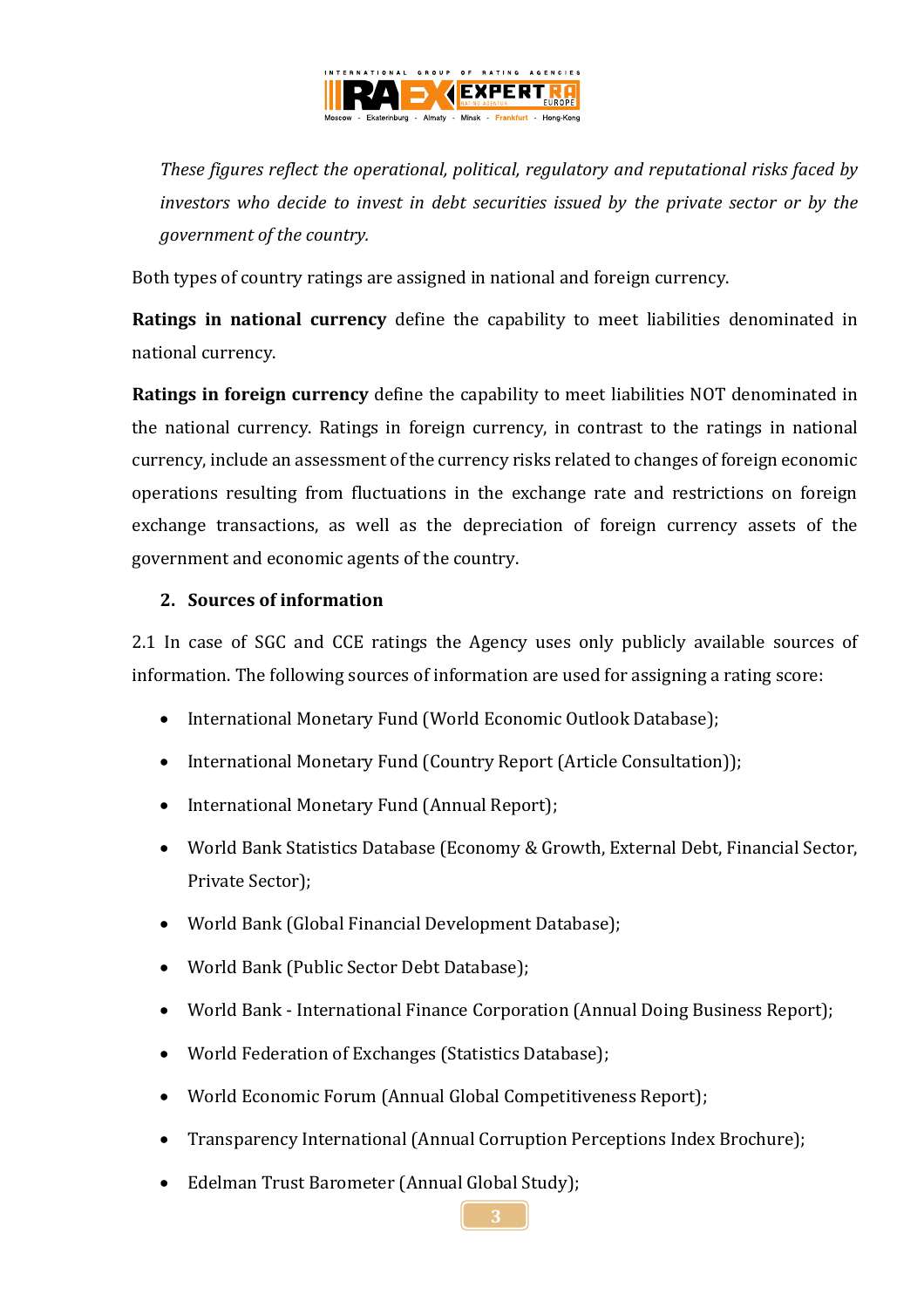

- United Nations Development Program (Annual Human Development Report);
- United Nations Office of Drugs and Crime (Annual Homicide Statistics);
- Statistics database of country's Ministry of finance;
- Statistics database of country's Central Bank;
- Statistics database of country's Official statistical service;
- Statistics database of country's stock exchanges;
- Other public sources if information.

## **3. Structure of the rating analysis**

3.1 The Agency assigns two types of sovereign ratings: Sovereign government credit rating (SGC) and Country credit environment rating (CCE) (see Part 1).

3.2 While assigning both types of ratings the following sections are assessed (but with different weights for SGC and CCE): *condition of the national economy, level of development and risks of the country financial system, characteristics of government policy, structure and competitiveness of the economy, institutional development of the country.*

3.3 Both ratings depend on the financial position of the country's borrowers including the government, the development of financial markets, levels of social and political instability, and characteristics of the legal system of the country. However, the financial position of the government and its debt load are more important for the SGC-ratings. Credit environment ratings (CCE) mostly focus on the institutional development of the country and the condition of its financial system. Additionally, the following indicators are added to the analysis of CCE ratings: *level and dynamics of real interest rates, debt load of the private sector, quantity and quality of instruments in the financial markets of the country, weighted change in the main stock index over the last 6 years, policy of the government in financial markets, quality of investor protection in the country, time from the moment of default until decision on the distribution of defaulted company's asset*s (see Part 4 and Annex 1).

3.4 To assess the ratings (both SGC and CCE) in foreign currency, the initial rating score must be adjusted for *currency risks* (see Part 5).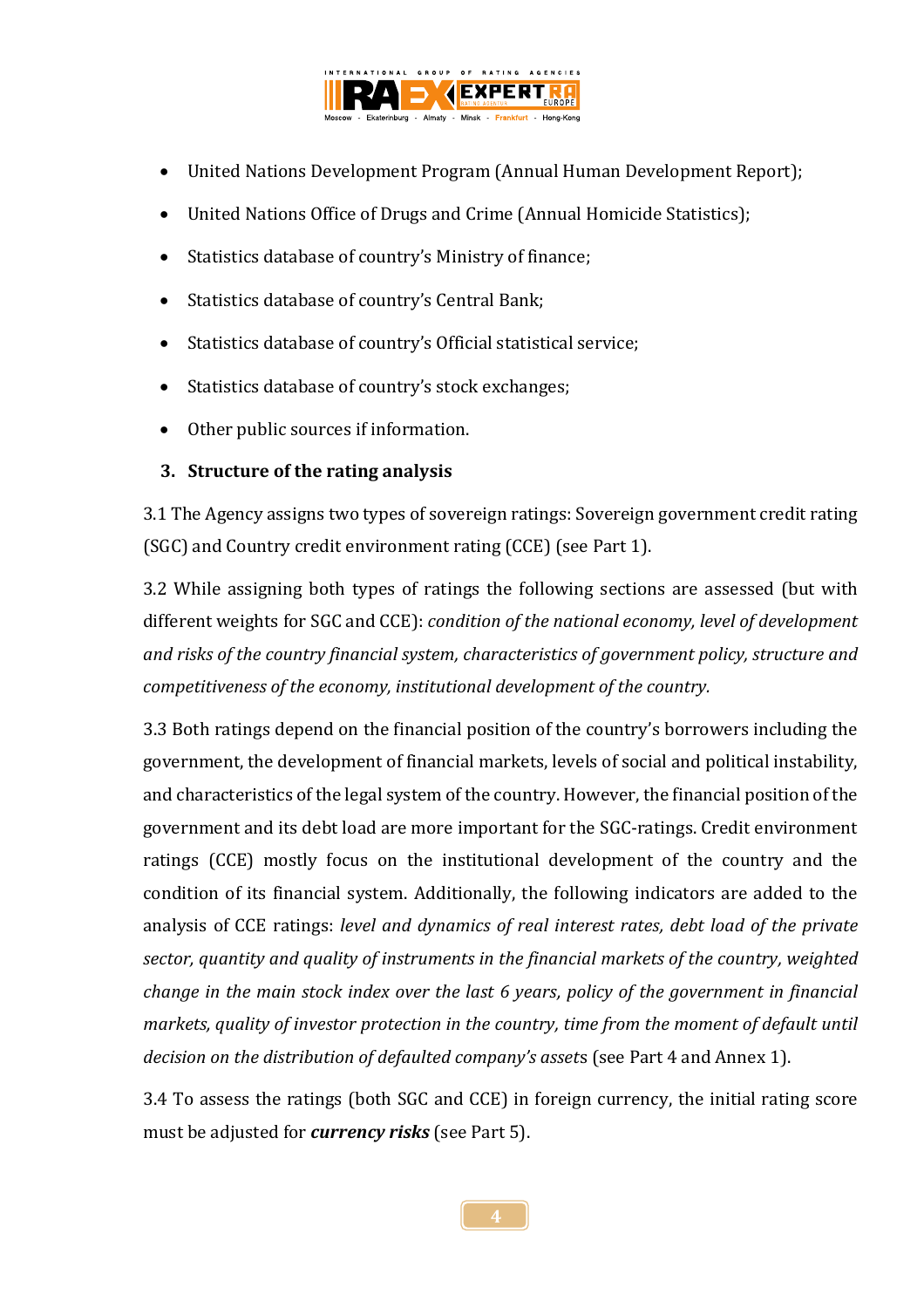

3.5 On the final stage, the ratings (both SGC and CCE) in foreign and national currency can be adjusted for *support- and stress-factors* (the list of support- and stress-factors is provided in Part 5). Different lists of support- and stress-factors can be included in the calculation of the final rating scores for SGC and CCE. In addition, the strength of supportand stress-factors can be different for SGC and CCE (weak, medium or strong).

#### **4. System of indicators**

4.1 Section "*Condition of the national economy"* includes the following factors:

Debt load of the government

The purpose of the factor analysis is to assess the risks associated with the level of government debt, issued guarantees, and other potential liabilities (pensions, infrastructure expenses, etc.) relative to gross domestic product produced by the economy, income of the government's budget and the level of foreign exchange reserves (including gold). High government debt load, constant increase in obligations and a substantial amount of contingent liabilities combined with a low level of government revenues, could affect the government creditworthiness by diminishing its debt repayment ability. However, low and stable levels of debt and contingent liabilities can be translated into fiscal room for the government and a better perspective for the future debt levels.

#### Structure of government debt

The purpose of the factor analysis is to assess the risks associated with the debt maturity, the interest rates on the debt and other factors that make the order of payments for liabilities more stringent. High share of short-term debt may exert pressure on the sovereign government to repay debt in less than one year. Furthermore, when combined with high interest rates and an unfavorable creditor structure, the risk of default increases. On the other hand, positive debt structure, such as low FX debt, and debt held by international institutions, alleviate repayment pressures of the government.

Condition of the government budget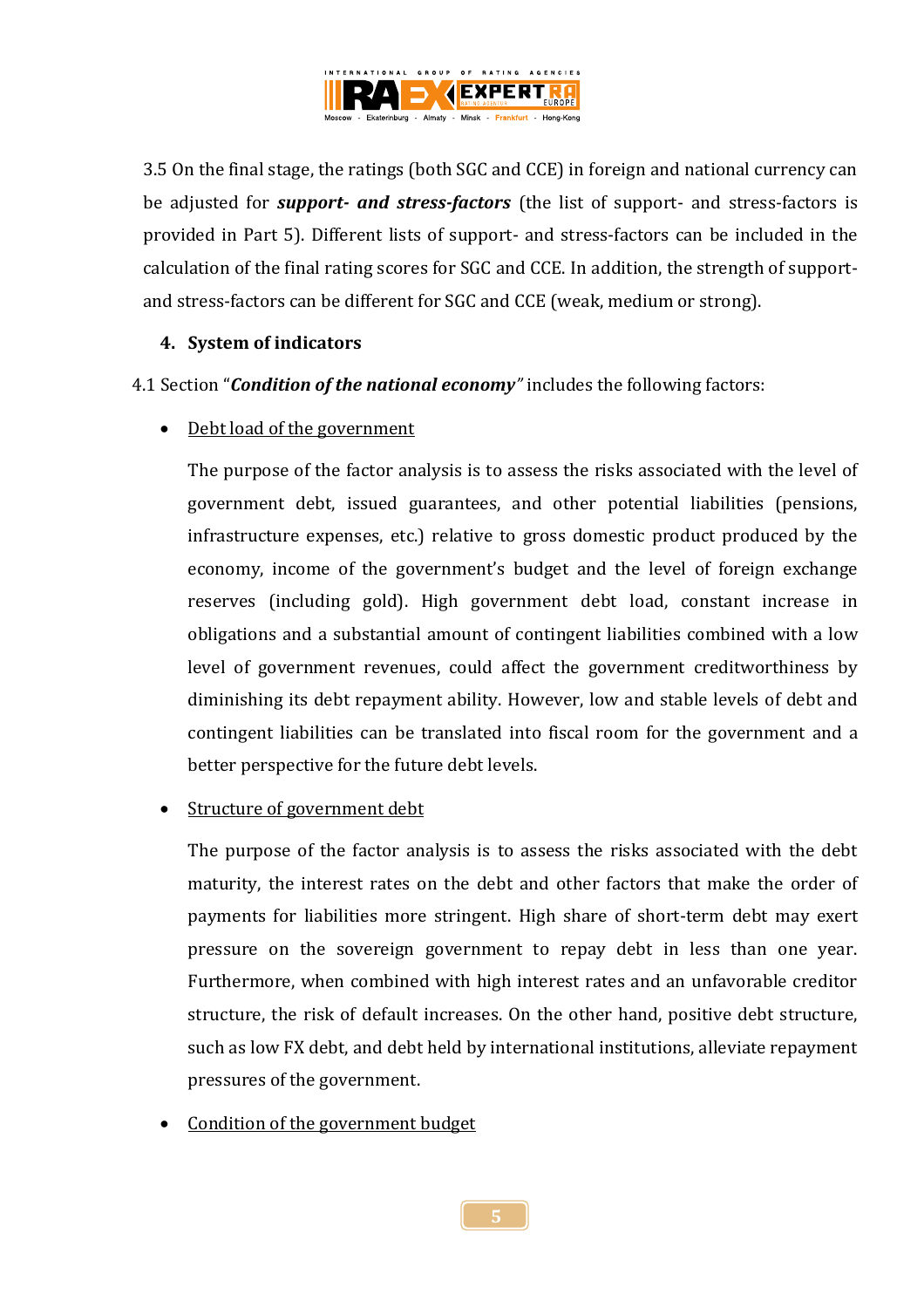

The purpose of the factor analysis is to assess the risks associated with excessive deficit or surplus of the government budget. Excessively high fiscal deficit may crowd out private borrowing, manipulate capital structures and interest rates, decrease net exports and lead to higher taxes, higher inflation, more government borrowing which will in the end induce more credit risk. On the other hand, a very high fiscal surplus may indicate inefficiency in the management of the government budget expenses.

#### • Level and dynamics of production

The purpose of the factor analysis is to assess the ability of the government to raise funds from taxation and other fees based on the current level and dynamic of production. Low and declining level of country productivity, as well as low and declining value of goods and services produced by the economy may limit the country's ability to raise funds.

#### Inflation rate and its dynamics

The purpose of the factor analysis is to assess the risks associated with inflation and its dynamics. Low and stable inflation rate is considered to be a benefit to the country's creditworthiness since it results in a continued economic growth, while excessive inflation has very negative economic consequences since it can create lack of trust in the domestic currency and cause monetary policy inefficiencies. At the same time the negative consequences of deflation can be as negative, as it also hampers the effectiveness of monetary policy tools and could impact the levels of government debt since real GDP would stall.

#### • Unemployment rate and its dynamics

The purpose of the factor analysis is to assess the risks related to the unemployment and its dynamics. Higher levels of unemployment translate into an increased credit risk of the sovereign as it is a proxy for economic growth. At the same time, low unemployment levels, correctly reported, might also be a sign of problems in the labor market, e.g., scarceness of high-skilled labor.

4.2 Section "*Level of development and risks of the country financial system"* includes the following factors: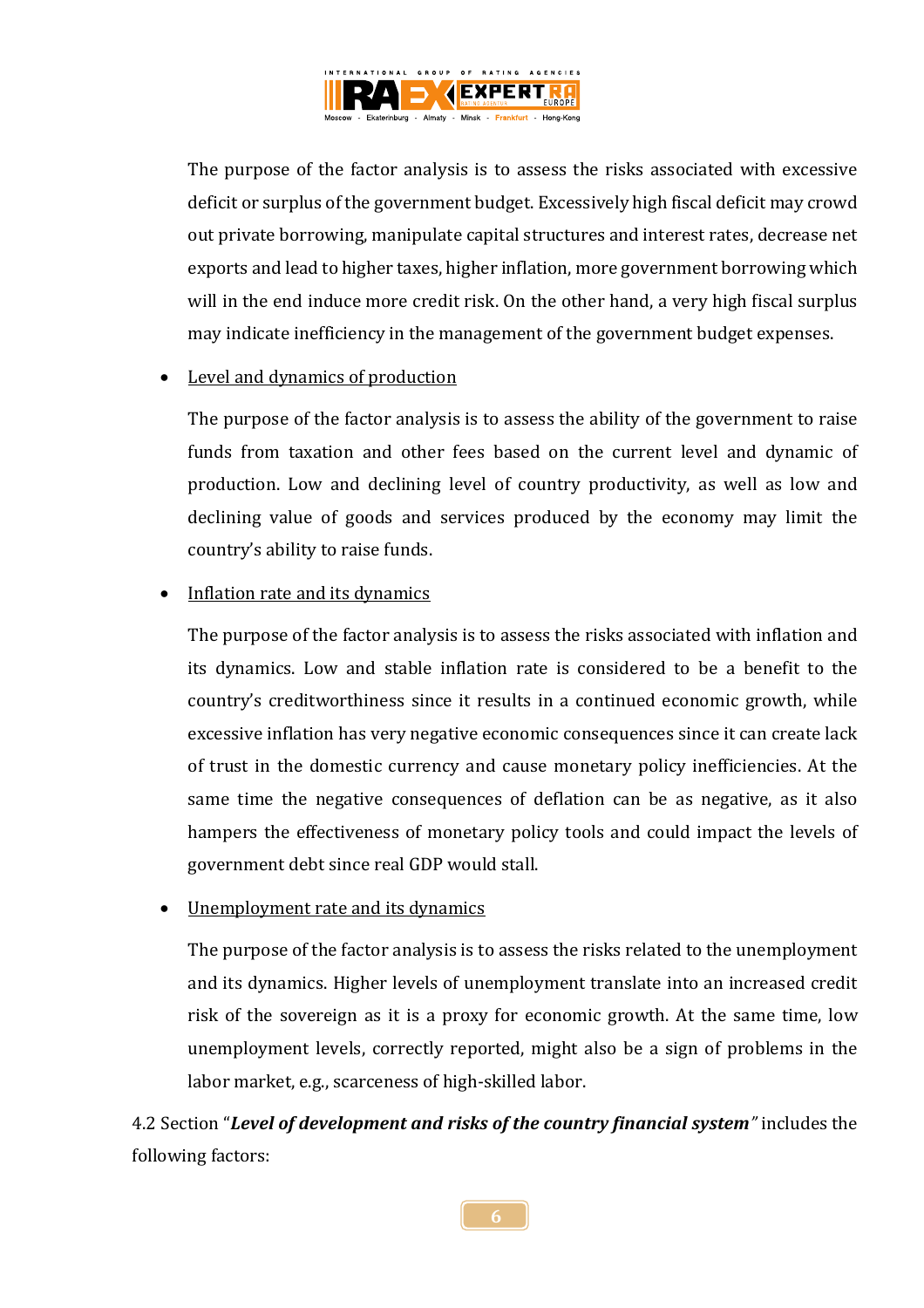

## Banking system

The purpose of the factor analysis is to assess the risks related to the development of the banking system, the value of credit load in the economy and stability of the banking system. A high and moderately increasing level of bank assets and volume of private credit relative to GDP implies a better development level of the economy. On the other hand, very high and elevated growth rate levels of banks' assets and private credit volume may indicate excessive debt load in the economy, which would cause an important spike of credit risk in the banking system and increase the probability of a government intervention. A similar effect would happen when we have high and growing NPLs, as well as low and decreasing amount of bank capital and profitability.

Stock market

The purpose of the factor analysis is to assess the level of development of the stock market and its ability to be a source of financing for companies in the country. High market capitalization as well as a considerable amount of listed companies on the national exchange relative to the size of the economy means that there is a developed market for private financing and reduces the probability of government interventions (subsidies, directed lending, etc.). Additionally, high concentration of issuers in the trading volume for the year may cause further volatility in total yearly trading, inducing additional market risks and, thus, contributes to evaporation of confidence in the stability of the stock market.

Bond market

The purpose of the factor analysis is to assess the development of the bond market and its ability to be a source of financing for the country's companies and for the government. High value of outstanding bonds, as well-developed and highly liquid corporate and government bond markets are positively evaluated given that, similar to the previous factor, they produce additional sources of financing for private institutions and sovereign entities.

Investment potential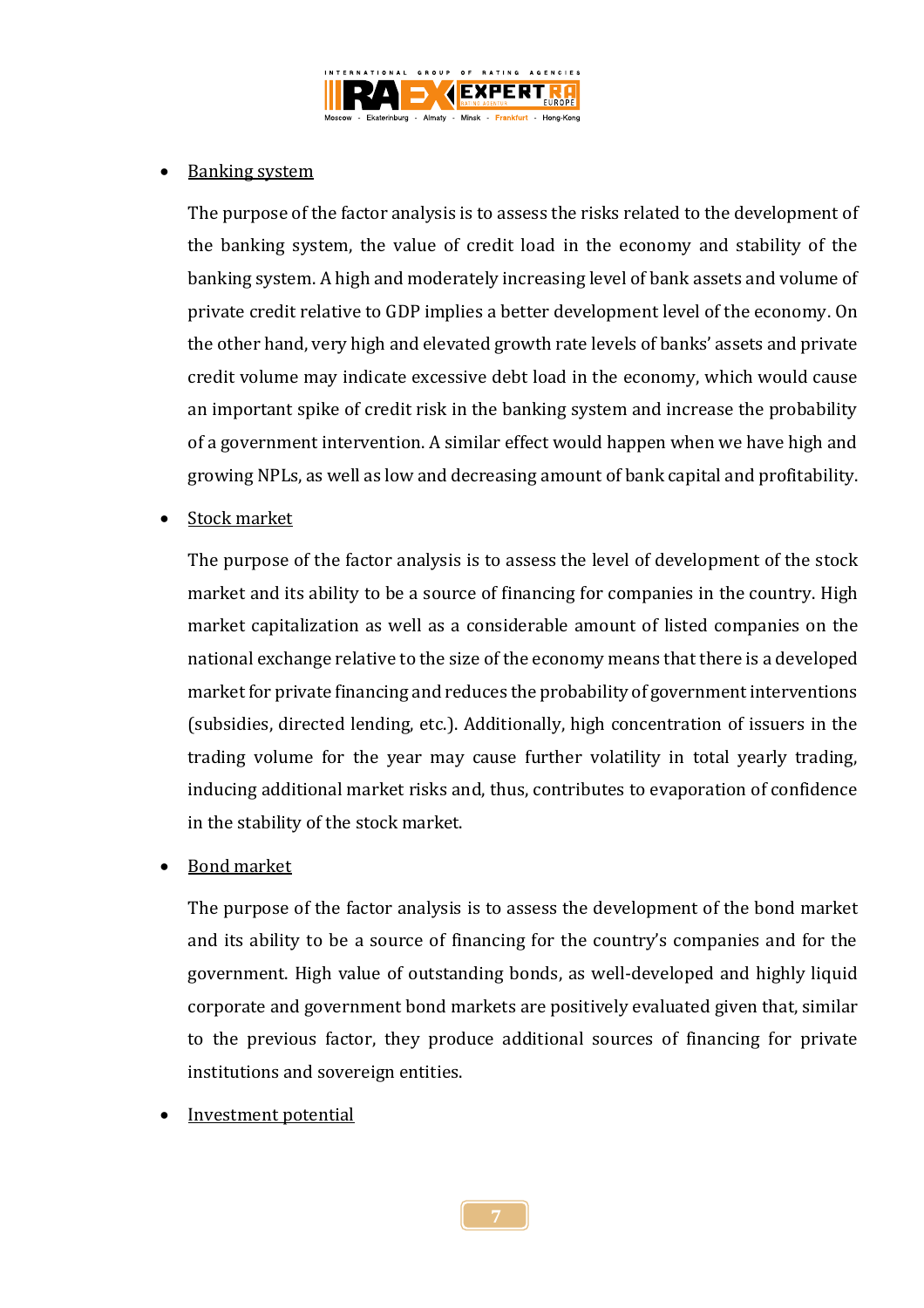

The purpose of the factor analysis is to assess the risks of the growth of the economy related to the investment potential. Excessively low rate of foreign direct investments, net inflows indicates a low investment potential and therefore negatively contributes to the country's credit assessment.

4.3 Section "*Characteristics of government policy"* includes the following factors:

## Fiscal policy

The purpose of the factor analysis is to assess the risks and opportunities related to the government's fiscal policy. Adequate management of government income and expenses for the last 1-3 years according to the state of the economic cycle, sufficient plans to manage them in the medium term positively influence the creditworthiness of a sovereign.

## • Monetary policy

The purpose of the factor analysis is to assess the risks and opportunities related to the monetary policy of the government. Adequate management of monetary policy, which includes matching the state of the economic cycle and sustained stability of the price level, contributes positively towards credibility of the government and the Central Bank.

## • Changes in fiscal and monetary policy

The purpose of the factor analysis is to assess the flexibility of the government policy (whether the government can admit its mistakes and change the policy). The fact that the government has implemented serious changes in fiscal and/or monetary policy since the last serious crisis (or default) is believed to have a positive impact on the credibility of the government and the Central Bank.

4.4 Section "*Structure and competitiveness of the economy"* includes the following factors:

• Concentration of the economy on the three largest sectors

The purpose of the factor analysis is to assess the risks related to the country's economy, as well as to the concentration on certain sectors of the economy. Higher concentration of the economy on the three largest sectors results in a higher risk for the sovereign since most tax revenues will be concentrated in a few sectors.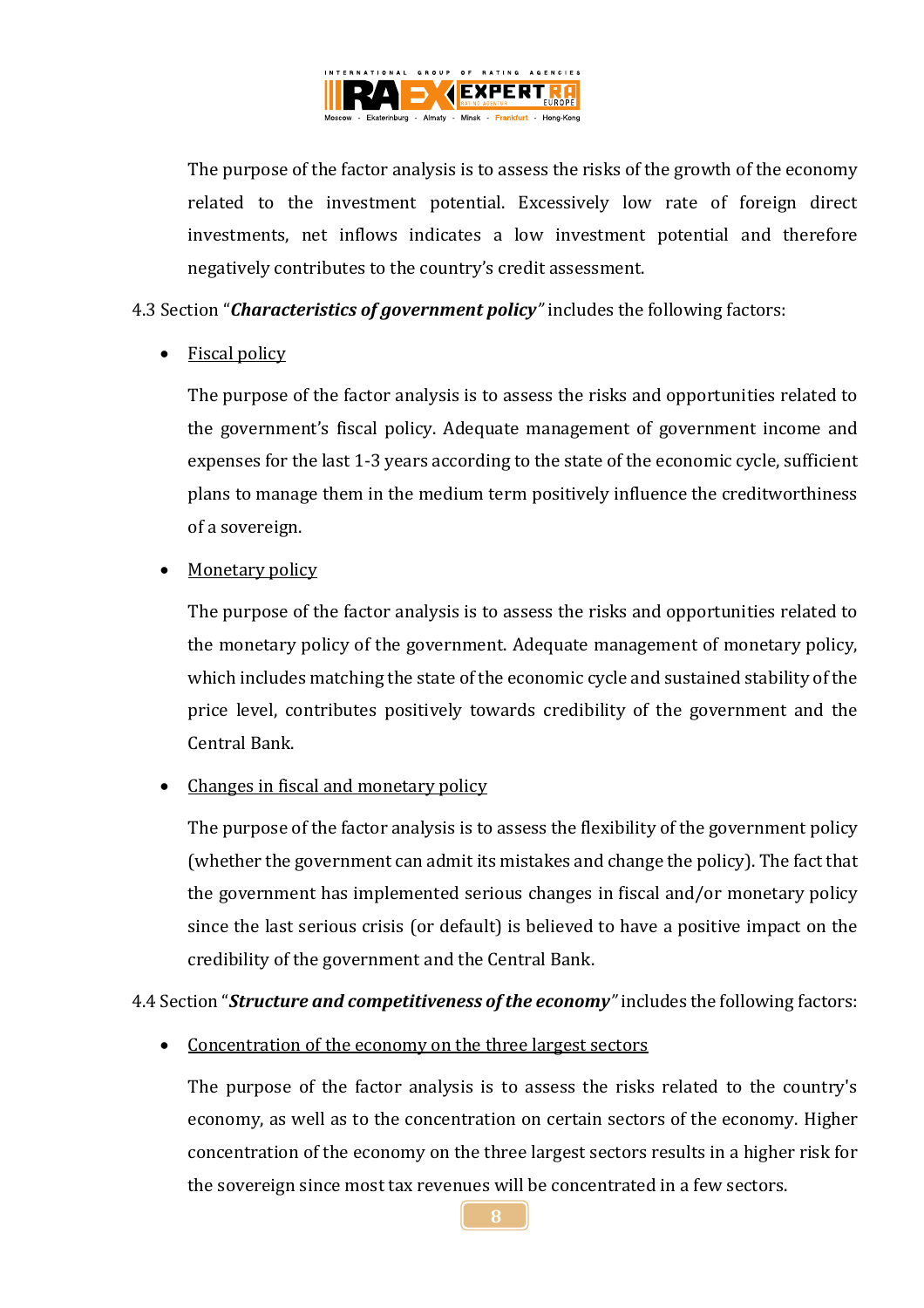

## Population dynamics

The purpose of the factor analysis is to assess the risks related to the outflow or excessive growth of population. A declining population has a negative effect on the sovereign's creditworthiness as it could increase contingent liabilities (e.g. unfunded pension schemes) and potential economic growth prospects.

## Competitiveness of the economy

The purpose of the factor analysis is to assess the risks related to the competitiveness of the country's economy in global markets. A good position of a country in the Global Competitiveness Index ranking is positively evaluated. If imports exceed exports during several periods, this may indicate low competitiveness of the country's goods and services in the global market, which in effect negatively influences the rating by constraining the fiscal room and prompting a reduction international reserves.

#### Geographical and geopolitical conditions

The purpose of the factor analysis is to assess the risks related to the geographic and geopolitical position of the country. The fact that the country has access to international waters, has a common border with a country of a high economic development, has a substantial availability of a wide variety of natural resources and has no climatic and environmental threats is assessed positively.

4.5 Section "*Institutional development of the country"* includes the following factors:

• Quality of the political regime

The purpose of the factor analysis is to assess the risks and opportunities related to the government effectiveness, level of corruption, and political stability and absence of violence and terrorism. All these risks make the effective implementation of public policies difficult, and can show structural problems in the economy which might be impossible to overcome and hence have a negative impact on the creditworthiness of the sovereign.

## • Quality of the business environment

The purpose of the factor analysis is to assess the risks and opportunities related to the quality of the business environment and doing business in the country. Business,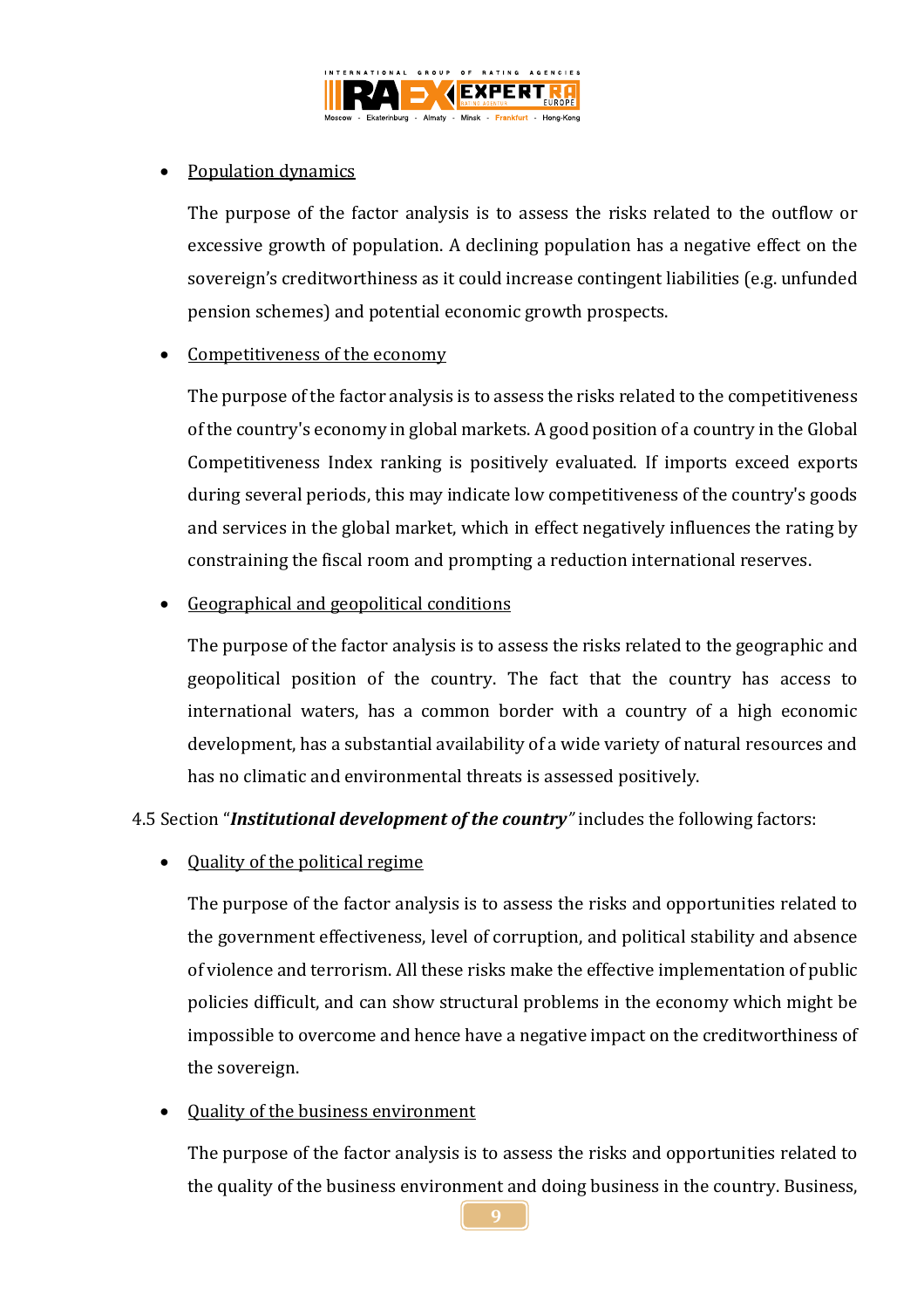

among other things, is a source of tax revenues for the Government, therefore a good position in the Doing Business ranking contributes positively to the level of creditworthiness.

#### • Level of investment in human capital

The purpose of the factor analysis is to assess the risks and opportunities associated with the level of human development in the country. A high level of human development can be translated into well-functioning government policies and structural reforms which produce higher levels of economic stability.

Rule of law

The purpose of the factor analysis is to capture perceptions of the extent to which agents have confidence in and abide by the rules of society, and in particular the quality of contract enforcement, property rights, the police, and the courts, as well as the likelihood of crime and violence. Higher levels of Rule of Law Index positively contribute to the credit rating of the sovereign.

Level of information transparency of the government and government policymaking

The purpose of the factor analysis is to determine whether the government discloses information about its activities and to which extent, whether it has organizational capabilities for the analysis of its activity (the statistical services of the country as a whole and of individual institutions in particular) and whether information published by the government is trustworthy. Additionally, the factor considers the extent to which it is easy for the businesses to obtain information about changes in government policies and regulations affecting their activities. A greater degree of government and government policy transparency positively contributes to the rating level.

#### 4.6 *Additional factors for country credit environment rating*:

- Level of development and risks of the country financial system:
	- $\checkmark$  Level and dynamics of real interest rates in the country

The purpose of the factor analysis is to assess the risks, measured in terms of the real interest rates. Higher rates - higher the risk, negative rate – country is unattractive for domestic investors (other better alternatives in terms of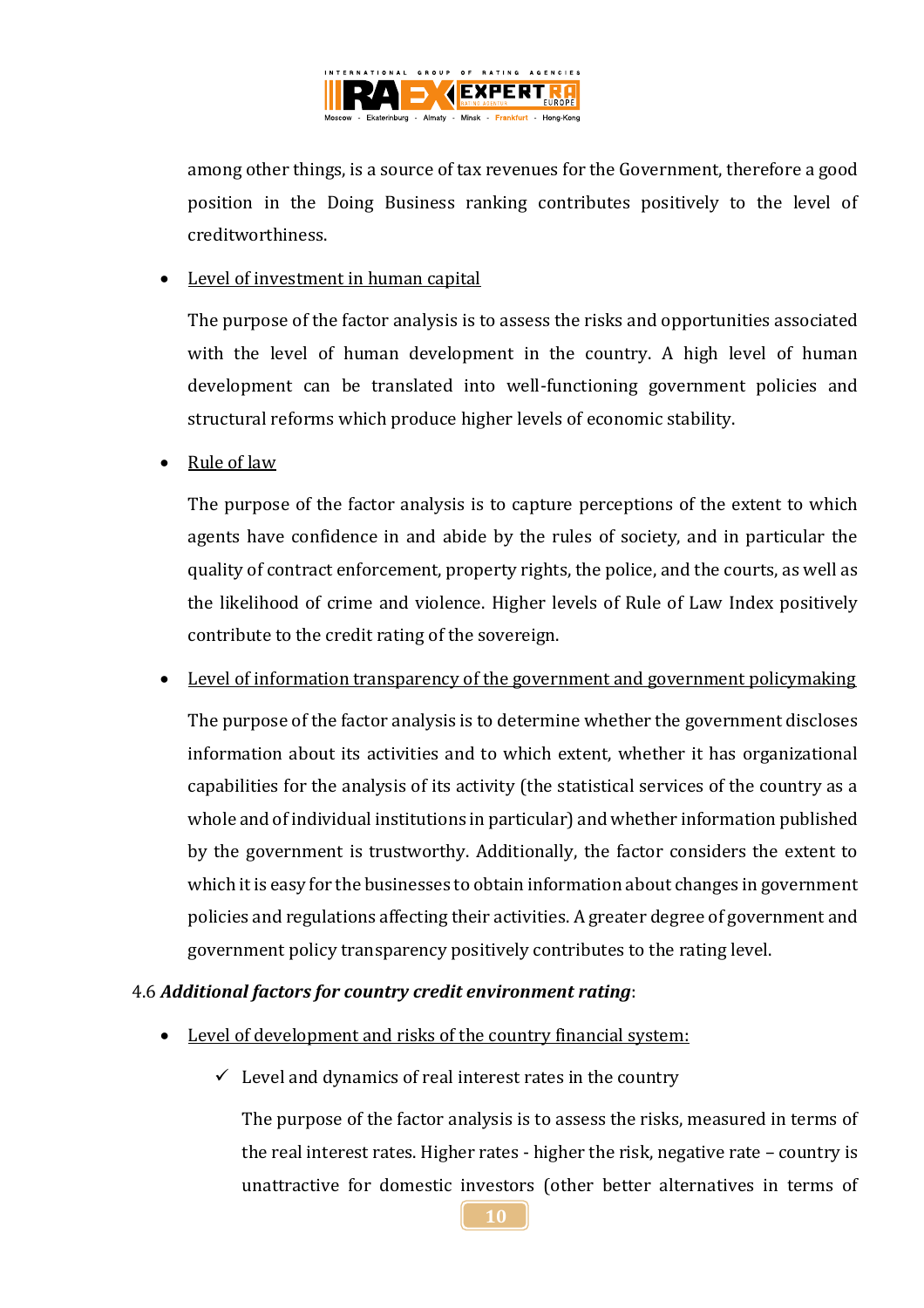

risk/return are available). Volatile rates indicate unstable situation in the country, reassessment of the risk level, inability to predict future rates, all of which reduces the investment attractiveness of the country. Significant difference between rates on credits and deposits shows that banks may evaluate the risks of domestic borrowers as very high (the expert should also pay attention to this).

 $\checkmark$  Debt load of the private sector

The purpose of the factor analysis is to assess the debt load of the private sector in the country. The higher the debt load of the private sector, the worse is the rating for the systemic risk in the country. On the other hand a low level of private sector debt indicates that lending in such countries is very weak, therefore there may be risks of deception and non-payments, associated with low levels of debt financing service in the country. Additionally, bankruptcies or big financial problems of companies and banks can reflect the overall low creditworthiness of borrowers or the tendency to its decline.

 $\checkmark$  0uality and quantity of instruments in the financial market of the country

The purpose of the factor analysis is to determine the extent to which the financial market is developed, through considering the quantity and quality of the instruments utilized. The factor is negatively assessed if there are no important financial instruments in the country's financial system and/or existing instruments are less developed.

 $\checkmark$  Weighted change in the main stock index over the last 6 years

The purpose of the factor analysis is to analyze the overall economic situation and financial market situation of the country based on the expectations of investors. Dynamic of the main stock indices is an important variable for modeling defaults on corporate bonds. It reflects the macroeconomic situation of the country and investors' expectations. If the main stock exchange index is on average growing during the past 6 years, than the factor is assessed positively.

Characteristics of government policy: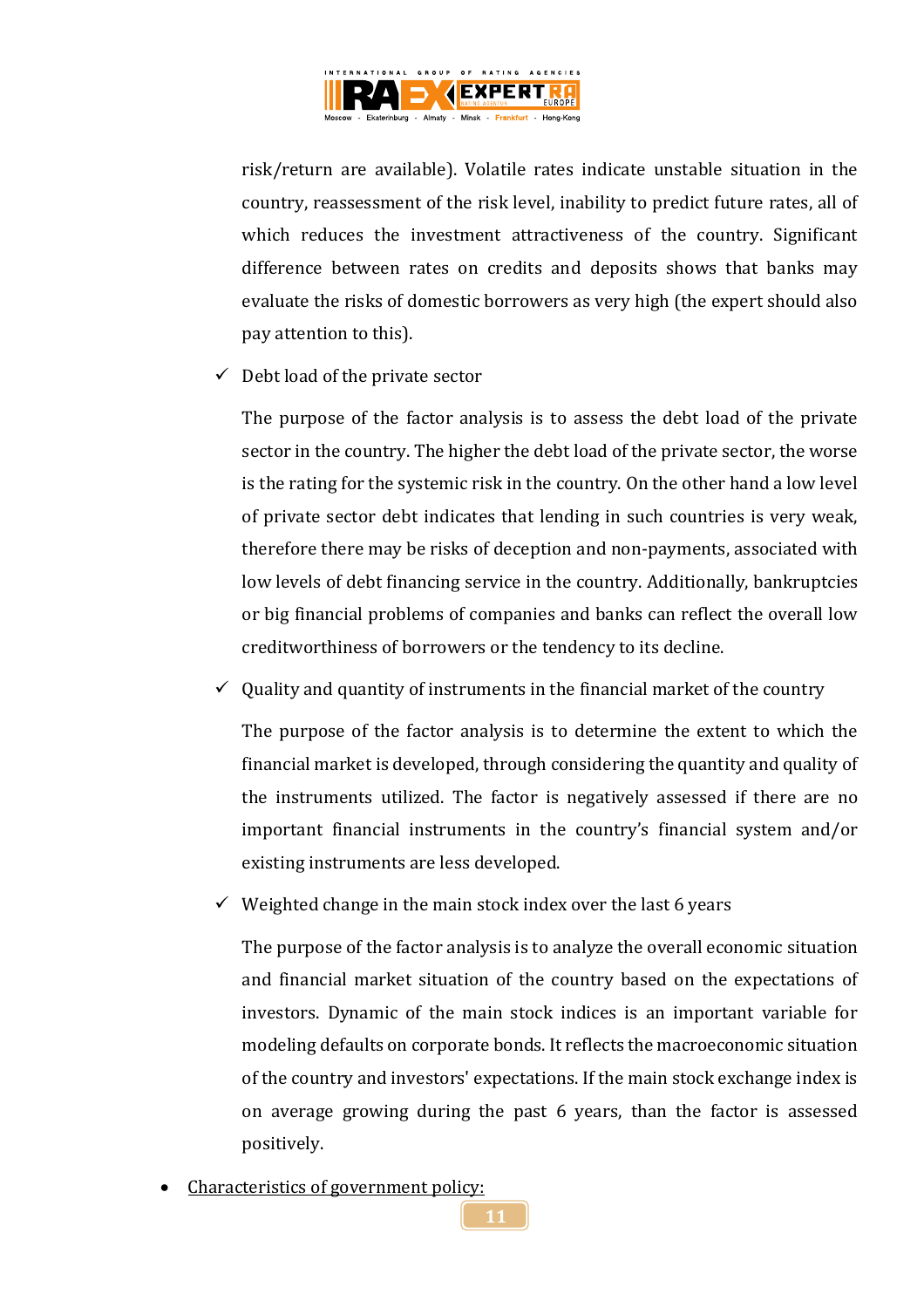

# $\checkmark$  Policy of the government in financial markets

The purpose of the factor analysis is to assess the risks and opportunities related to the government policy on financial markets. The extent to which regulation of the financial markets is stringent and whether the government attempts to develop markets and minimize the risks inherent in these markets at the moment analyzed. The fact that the government plans contradict the state of the financial markets has a negative impact on the systemic risk of the country.

## • Institutional development of the country:

The purpose of the factor analysis is to assess the level of security for investors in the country in case of failure by the borrower on the obligations. Also, this section includes the assessment of risks of impairment assets even if they were refunded during bankruptcy (if the process was very long).

 $\checkmark$  Quality of investor protection in the country.

Depending on the position of the country in the ranking of investor protection the systematic risk of the country is assessed up or down.

 $\checkmark$  Time from the moment of default until the decision on the distribution of defaulted company's assets.

The more time it takes from the moment of default until the decision on the distribution of the assets of the defaulted company to the creditors, the stricter is the systemic risk assessment.

#### **5. Rating score adjustments**

5.1 To assess the ratings (both SGC and CCE) in foreign currency, the initial rating score must be adjusted for *currency risks.* Such adjustment includes the analysis of the risks, related to currency restrictions and/or monetary losses due to the devaluation of foreign exchange assets. This can happen if the country has a weak currency, low foreign exchange reserves and limited sources of their funding and depends on external financing as well as imports of goods or services. The following factors are used to assess the currency risk:

• Volume of foreign currency debt / GDP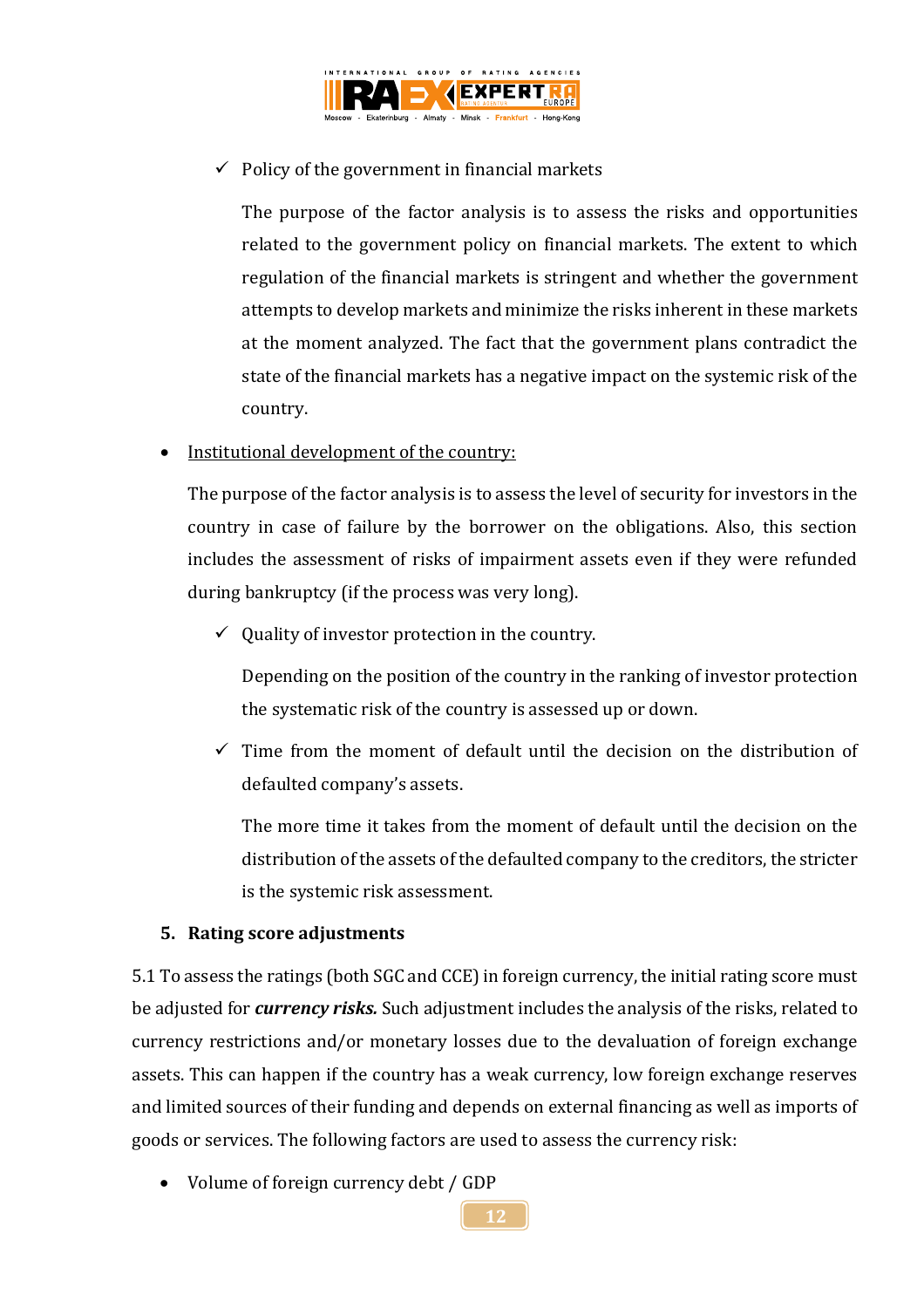

- Volume of foreign currency debt / government revenues
- Volume of foreign exchange reserves / foreign currency debt
- Import/ GDP
- Currency status
- Balance of payments / GDP
- Whether the country is a member of economic and trade organizations/zones
- Access to financing from international organizations
- Restrictions on operations in foreign currency
- Exchange-rate regime
- Net foreign assets / GDP
- Exports of goods and services / GDP
- Total reserves in month of imports
- Foreign exchange rate volatility

5.2 As a result of the currency risk assessment, the rating score can be reduced by 1-2 sublevels when assigning a rating in foreign currency. The reduction of the scores can only occur in two cases:

- Risk of foreign currency shortage on repayments of the government debt (foreign exchange restrictions by the government indicate such risk; limited access to international financing and stable capital outflow can lead to shortage of foreign currency);
- Risk of significant foreign exchange losses due to the volume of currency transactions with a weak local currency.

5.3 Both types of ratings (SGC and CCE) can be adjusted on the final stage for the following support and stress-factors:

## 5.3.1 *Support-factors*:

Exceptionally high level of foreign exchange reserves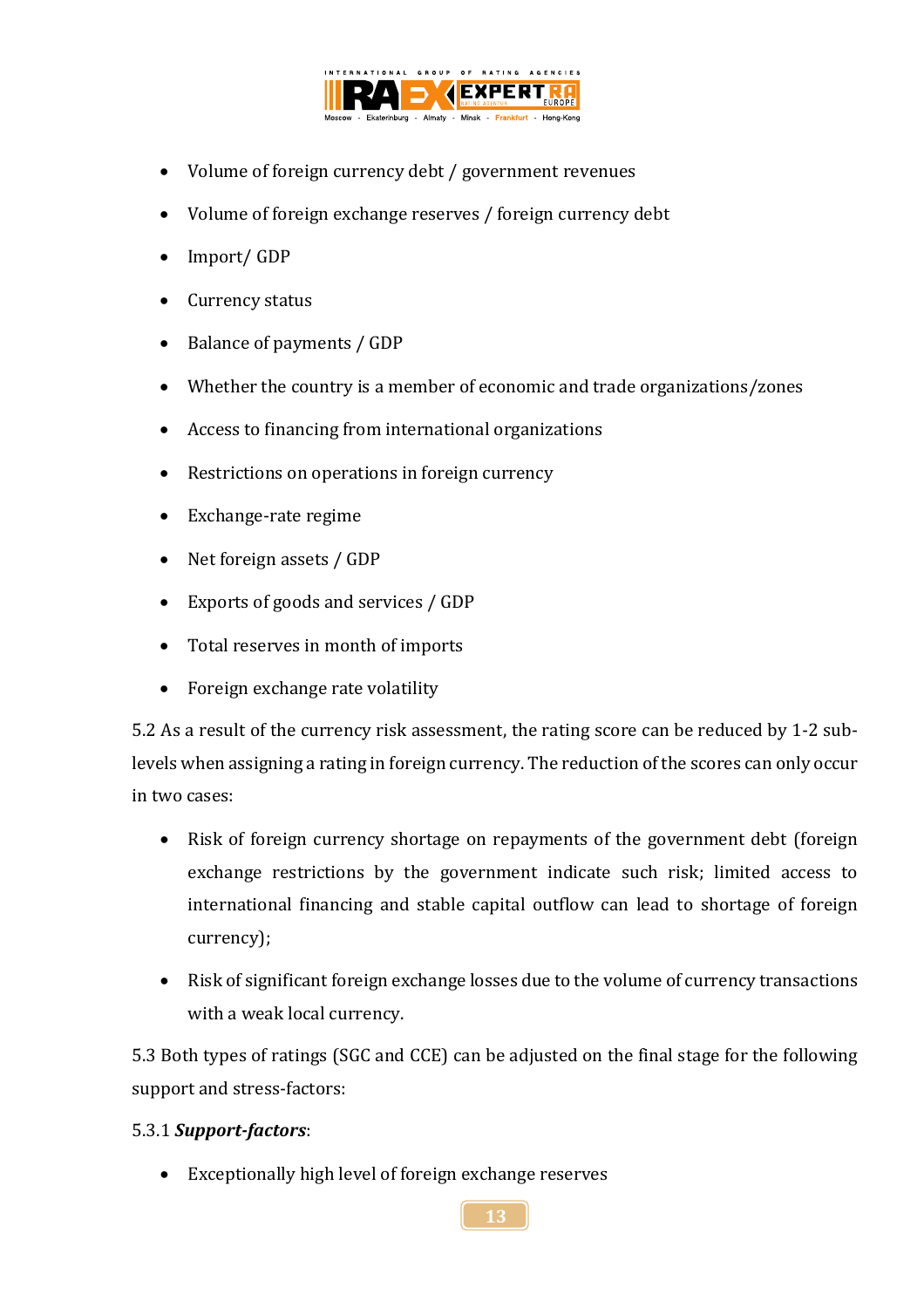

- Participation in currency/ political union
- The country has an extremely strong financial system which affects other countries
- The country has a very strong and important reserve currency

#### 5.3.2 *Stress-factors*:

- Significant changes of dates/rates/other terms and conditions of payment on the debt have been announced and could negatively affect the status of creditors
- High probability of significant political changes in the short run
- High probability of war/ war at the moment
- Natural disasters, constant exposure to difficult natural conditions
- The sum of the volume of domestic corporate debt (loans + bonds) and foreign corporate debt (if there is data on it) is five times more than the volume of GDP
- Risk of the need to support other related country
- Increased dependence on another country
- Evidence of large contingent liabilities, such as debt of state-owned enterprises or large pension or other off-budget liabilities or evidence for hiding government debt in off-budget funds or state-owned enterprises
- Concentration of tax revenues on one industry
- Increased level of dollarization
- 5.4 Support-factors can increase the rating by 1-3 sublevels.

5.5 Stress-factors can reduce the rating by 1-3 sublevels.

5.6 Expert can introduce other support and stress-factors if there is a sufficient justification to include them.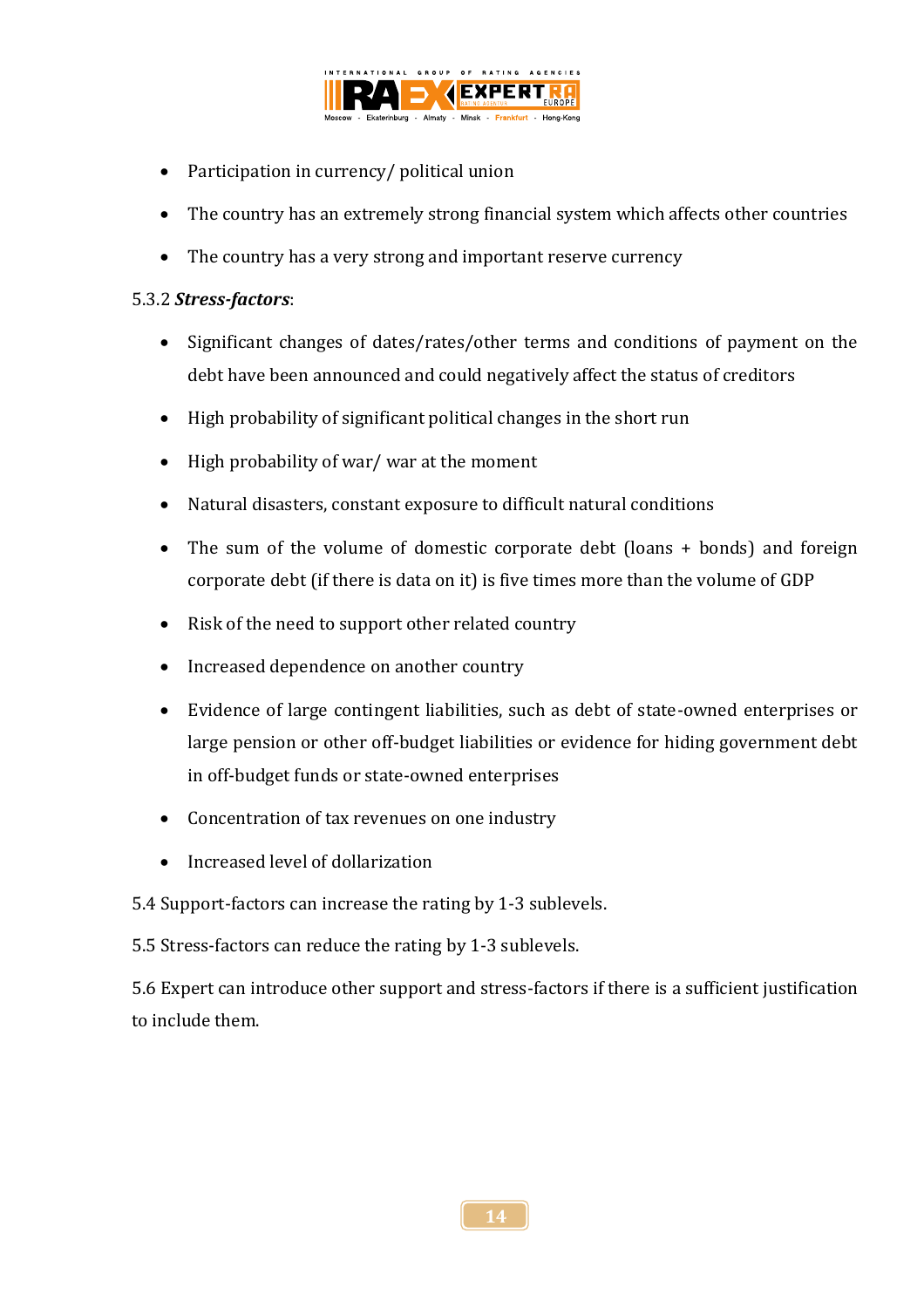

# **Annex 1. List of indicators and corresponding weights**

|                                                                                       | Weight     | <b>Weight</b> |
|---------------------------------------------------------------------------------------|------------|---------------|
| <b>Factor</b>                                                                         | for the    | for the       |
|                                                                                       | <b>SGC</b> | <b>CCE</b>    |
| I. Condition of the national economy                                                  | 50,0%      | 34,0%         |
| Debt load of the government                                                           |            |               |
| <b>Structure of government debt</b>                                                   |            |               |
| <b>Condition of the government budget</b>                                             |            |               |
| <b>Level and dynamics of production</b>                                               |            |               |
| <b>Inflation rate and its dynamics</b>                                                |            |               |
| <b>Unemployment rate and its dynamics</b>                                             |            |               |
| II. Level of development and risks of the country financial system                    | 22,0%      | 22,0%         |
| <b>Banking system</b>                                                                 |            |               |
| <b>Stock market</b>                                                                   |            |               |
| <b>Bond market</b>                                                                    |            |               |
| <b>Investment potential</b>                                                           |            |               |
| <b>III. Characteristics of government policy</b>                                      | 9,0%       | 9,0%          |
| <b>Fiscal policy</b>                                                                  |            |               |
| <b>Monetary policy</b>                                                                |            |               |
| <b>Changes in fiscal and monetary policy</b>                                          |            |               |
| IV. Structure and competitiveness of the economy                                      | 11,0%      | 11,0%         |
| Concentration of the economy on the three largest sectors                             |            |               |
| <b>Population dynamics</b>                                                            |            |               |
| <b>Competitiveness of the economy</b>                                                 |            |               |
| <b>Geographical and geopolitical conditions</b>                                       |            |               |
|                                                                                       |            |               |
| V. Institutional development of the country                                           | 8,0%       | 12,0%         |
| <b>Quality of the political regime</b>                                                |            |               |
| <b>Quality of the business environment, position in Doing Business Ranking</b>        |            |               |
| Level of investment in human capital, adjusted for inequality                         |            |               |
| <b>Rule of law</b>                                                                    |            |               |
| Level of information transparency of the government and government                    |            |               |
| policymaking                                                                          |            |               |
| VI. Additional indicators for the CCE (factors reflecting the creditworthiness of the |            |               |
| private sector, because all other parts (institutional environment and the            | 0%         | 12,0%         |
| creditworthiness of government) are already assessed in the SGC)                      |            |               |
| Level of development and risks of the country financial system                        |            |               |
| Level and dynamics of real interest rates in the country                              |            |               |
| <b>Debt load of private sector</b>                                                    |            |               |
| Quality and quantity of instruments in the financial market of the country            |            |               |
| Weighted change in the main stock index over the last 6 years                         |            |               |
| <b>Characteristics of government policy</b>                                           |            |               |
| <b>Institutional development of the country</b>                                       |            |               |
| VII. Assessment of currency risk <sup>4</sup>                                         |            |               |
| Volume of foreign currency debt / GDP                                                 |            |               |
| Volume of foreign currency debt / government revenues                                 |            |               |
| Volume of foreign exchange reserves / foreign currency debt                           |            |               |
| Import/GDP                                                                            |            |               |
| <b>Currency status</b><br><b>Balance of payments / GDP</b>                            |            |               |

<sup>&</sup>lt;sup>4</sup> There is no weights for currency risks in methodology, additional coefficients are used in this section

1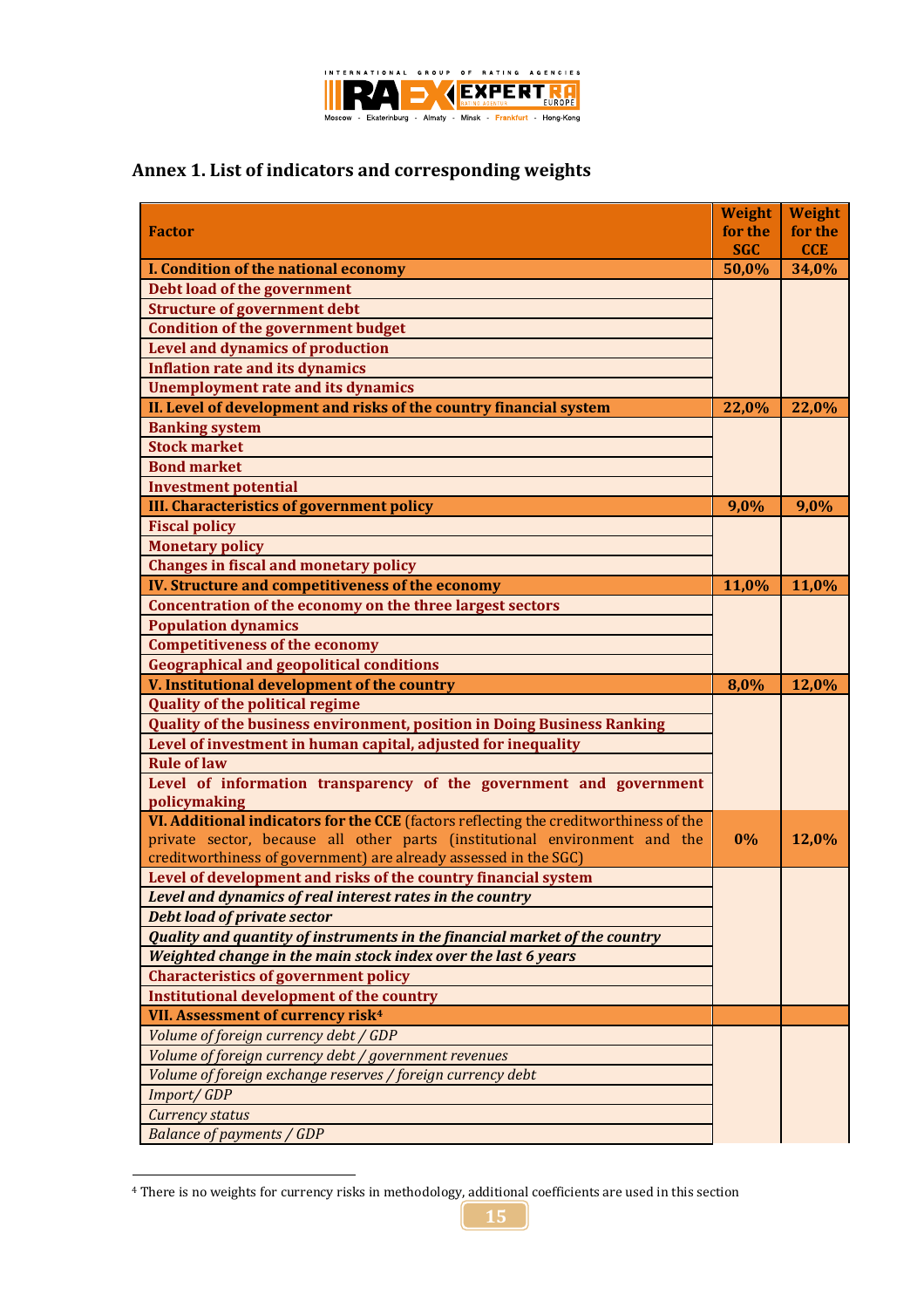

| Whether the country is a member of economic and trade organizations/zones               |  |
|-----------------------------------------------------------------------------------------|--|
| Access to financing from international organizations                                    |  |
| Restrictions on operations in foreign currency                                          |  |
| Exchange-rate regime                                                                    |  |
| Net foreign assets / GDP                                                                |  |
| Exports of goods and services / GDP                                                     |  |
| Total reserves in months of imports                                                     |  |
| Foreign exchange rate volatility                                                        |  |
| <b>VIII. Support factors*</b>                                                           |  |
| Exceptionally high level of foreign exchange reserves                                   |  |
| Participation in currency/political union                                               |  |
| The country has extremely strong financial system, which affects other countries, and   |  |
| the country has a large economy                                                         |  |
| The country has very strong and important reserve currency                              |  |
| <b>Other</b>                                                                            |  |
|                                                                                         |  |
| IX. Stress factors*                                                                     |  |
| Significant changes of dates/rates/other terms and conditions of payment on the debt    |  |
| are announced, that could negatively affect the status of creditors                     |  |
| High probability of significant political changes in the short run                      |  |
| High probability of war/ war at the moment                                              |  |
| Natural disasters, constant exposure to difficult natural conditions                    |  |
| The sum of the volume of domestic corporate debt (loans + bonds) and foreign            |  |
| corporate debt (if there is data on it) is five times more than the volume of GDP       |  |
| Evidence of large contingent liabilities, such as debt of state-owned enterprises or    |  |
| large pension or other off-budget liabilities or evidence for hiding government debt in |  |
| off-budget funds or state-owned enterprises                                             |  |
| Risk of the need to support other related country                                       |  |
| Concentration of tax revenues on one industry                                           |  |
| Increased dependence on another country                                                 |  |
| Increased dollarization level<br><b>Other</b>                                           |  |

\*See Point 5 "Rating score adjustment" in the description above.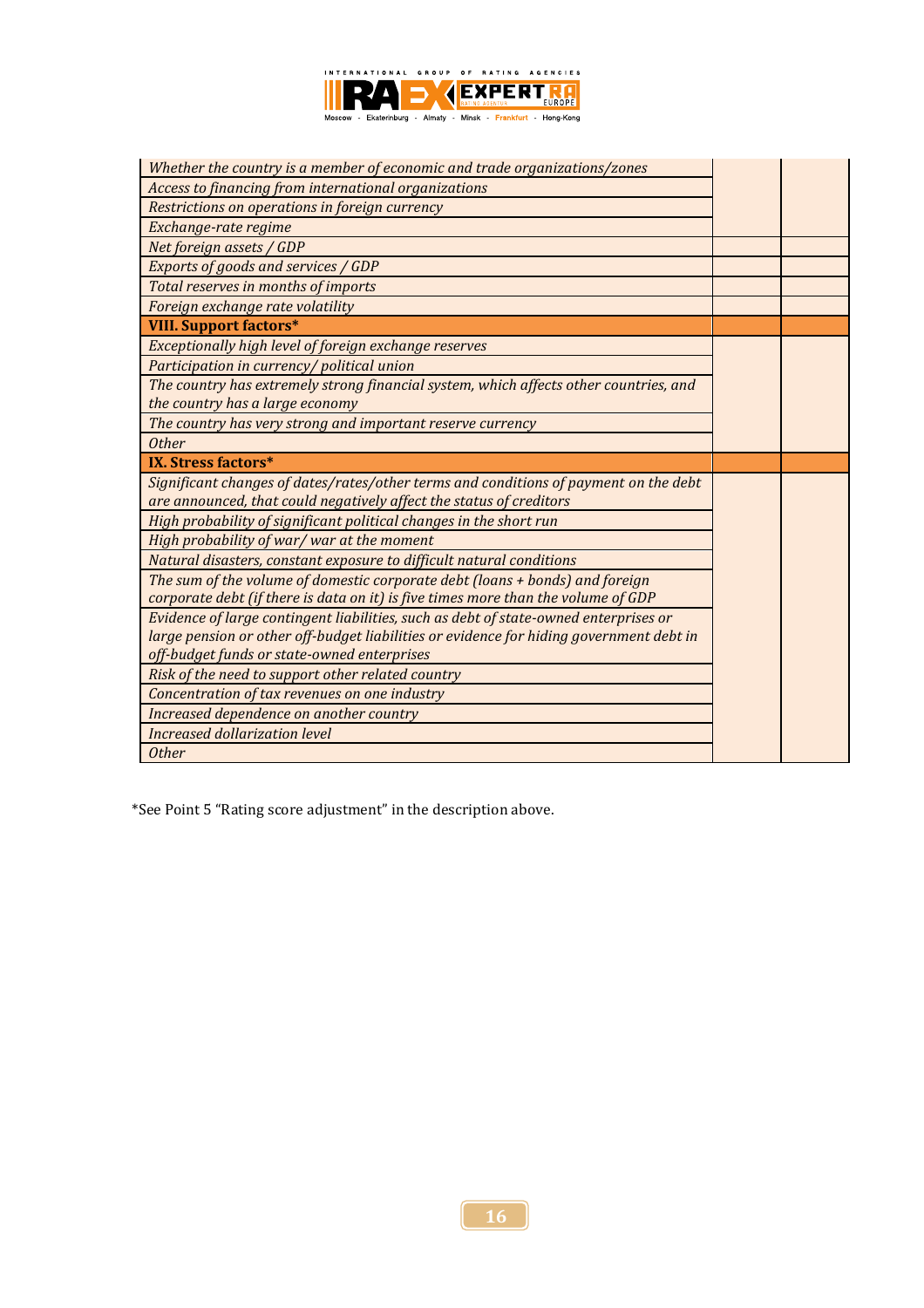

#### **Annex 2. List of rating classes**

When assigning sovereign governments creditworthiness ratings (SGC) and country credit environment ratings (CCE) the following rating scales are used. Scales ranks the sovereign borrowers in accordance with the opinion of the Agency about the level of their creditworthiness and quality of credit environment in their countries.

#### **Rating scale of the creditworthiness of sovereign governments (SGC):**

#### *AAA - Highest level of creditworthiness*

Capability to meet obligations in the long run is at the highest level. Lowest level of credit risk on obligations.

#### *AA - Very high level of creditworthiness*

Capability to meet obligations in the long run is very high. Very low level of credit risk on obligations.

#### *A - High level of creditworthiness*

Capability to meet obligations in the long run is high. Low level of credit risk on obligations.

#### *BBB - Moderately high level of creditworthiness*

Capability to meet obligations in the long run is moderately high. Moderately low level of credit risk on obligations.

#### *BB - Sufficient level of creditworthiness*

Capability to meet obligations in the long run is sufficient. Moderate level of credit risk on obligations.

## *B - Moderately low level of creditworthiness*

Capability to meet obligations in the long run is moderately low. Moderately high level of credit risk on obligations.

#### *CCC - Low level of creditworthiness*

Capability to meet obligations in the long run is low. High level of credit risk on obligations.

## *CC - Very low level of creditworthiness (possible delay in execution of some commitments)*

Capability to meet obligations in the long term is very low, possible delay in execution of some commitments. Very high level of credit risk on obligations.

#### *C - Lowest level of creditworthiness (part of the commitments are not executed)*

Capability to meet obligations in the long run is in the lowest level. Highest level of credit risk on obligations.

The government doesn't execute a part of financial obligations, and it is expected that in the long run the government will not be able to fulfil its obligations completely.

## *D - Default*

The country does not fulfil any financial obligations / government declared default on its financial obligations.

**17**